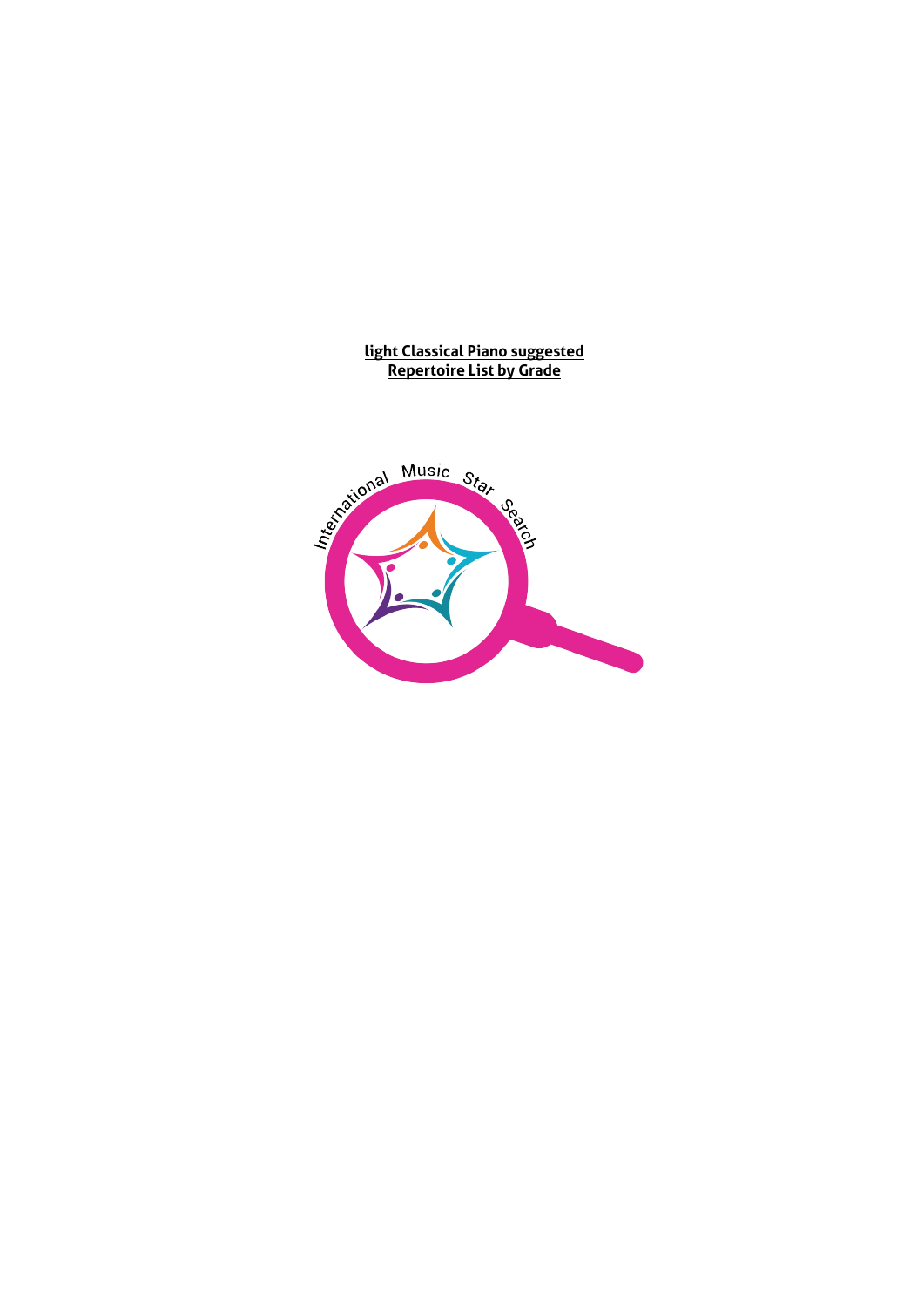# **LIGHT CLASSICAL PIANO REPERTOIRE**

#### **NOTES**

- A Grand Piano or Full sized Digital Piano should be used where possible.
- Performance dress, clarity of speech and presentation manner will be taken into account.

# **GRADE ONE REPERTOIRE LIST**

| <b>Easy piano Favourites</b>                                                              | Amsco                            |
|-------------------------------------------------------------------------------------------|----------------------------------|
| Any one of the following pieces.                                                          |                                  |
| Frankie and Johnny Trad                                                                   |                                  |
| German Dance by Haydn                                                                     |                                  |
| Song of Thanksgiving Dutch Hymn                                                           |                                  |
| Largo from New World Symphony by Dvorak                                                   |                                  |
| <b>Encore on Keys Achiever Level 1</b>                                                    | Accent                           |
| Click Go the Shears Trad.                                                                 |                                  |
| <b>Encore on Keys Level 2</b>                                                             | Accent                           |
| Seventh heaven                                                                            |                                  |
| 42 Famous Classics arranged for Easy Piano by Allan Small                                 | <b>Alfred</b>                    |
| Any one of the following pieces.                                                          |                                  |
| <b>Egyptian Dance by Saint-Saens</b>                                                      |                                  |
| Joy to the World by Handel                                                                |                                  |
| Lullaby by Brahms                                                                         |                                  |
| Minuet by J.S Bach                                                                        |                                  |
| Rondalla Aragonesa by Granados                                                            |                                  |
| Wedding March by Wagner                                                                   |                                  |
| Kool Jazzy Tunes by Glen Carter-Varney                                                    | www.c-mat.com.au                 |
| Ants in your Pants/ Muffins for Free (Playalong CD or Midi file available)                |                                  |
| <b>Piano School Level One</b>                                                             | www.pianoschoolpublishing.com.au |
| Lullaby / Waltzing Matilda / When the Saints                                              |                                  |
| <b>OPTIONAL DUET-Play either the Primo or Secondo part of one of the following Duets.</b> |                                  |
| D'Groove by Bradley Eustace Duet with Playalong CD *                                      |                                  |
| One piano 4 Hands                                                                         |                                  |
| Pop Goes the Bop Traditional based on Pop Goes the Weasel                                 |                                  |
| Movie Favorites Featuring 8 Great Duets with Playalong CD *                               |                                  |
| One piano 4 hands                                                                         |                                  |
| Chariots of Fire by Vangelis                                                              |                                  |
| The Entertainer from The Sting by Scott Joplin                                            |                                  |
| Somewhere in Time                                                                         |                                  |
| <b>Star Trek</b>                                                                          |                                  |
|                                                                                           |                                  |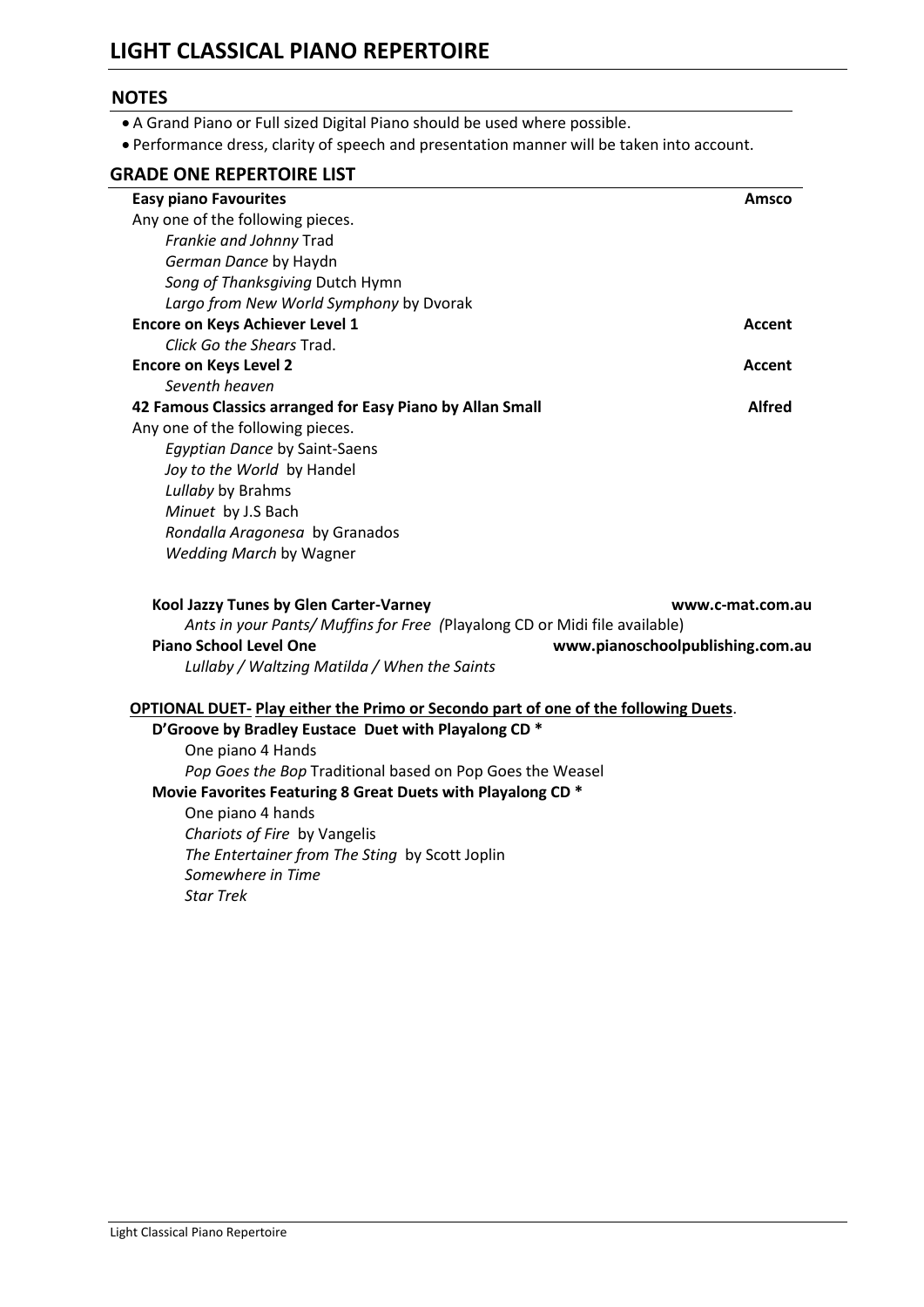#### **GRADE TWO REPERTOIRE LIST**

| 42 Famous Classics arranged for Easy Piano by Allan Small    | <b>Alfred</b>    |
|--------------------------------------------------------------|------------------|
| Any one of the following pieces.                             |                  |
| Caro mio ben by Giordani                                     |                  |
| Etude Theme by Chopin                                        |                  |
| Musetta's Waltz from La Boheme by Puccini                    |                  |
| Ninth Symphony Theme by Beethoven                            |                  |
| Southern Roses Theme by Strauss                              |                  |
| Surprise Symphony Theme by Haydn                             |                  |
| The Blue Danube by Strauss                                   |                  |
| <b>Bazurk by Bradley Eustace*</b>                            | www.c-mat.com.au |
| Any of the following pieces.                                 |                  |
| Sakura, Tribal Dance, Waltzing Matilda                       |                  |
| <b>Easy Piano Favorites</b>                                  | Amsco            |
| Any one of the following pieces                              |                  |
| Aura Lee by Poulton / Bill Bailey by Cannon                  |                  |
| Chiapanecas / Mexican Hat Dance / Entr'acte by Schubert      |                  |
| Für Elise by Beethoven (easy version ) Finlandia by Sibelius |                  |

*Glow Worm* by Lincke / *Kumbaya* West African Folk Song *Meet Me In St. Louis* by Mills / *Minuet in G* by Mozart *Minuet in G* by J.S.Bach / *Over the Waves* by Rosas

*Vive l'amour* French Folk Song

*Shenandoah* American Chanty / *To A Wild Rose* by MacDowall

Light Classical Piano Repertoire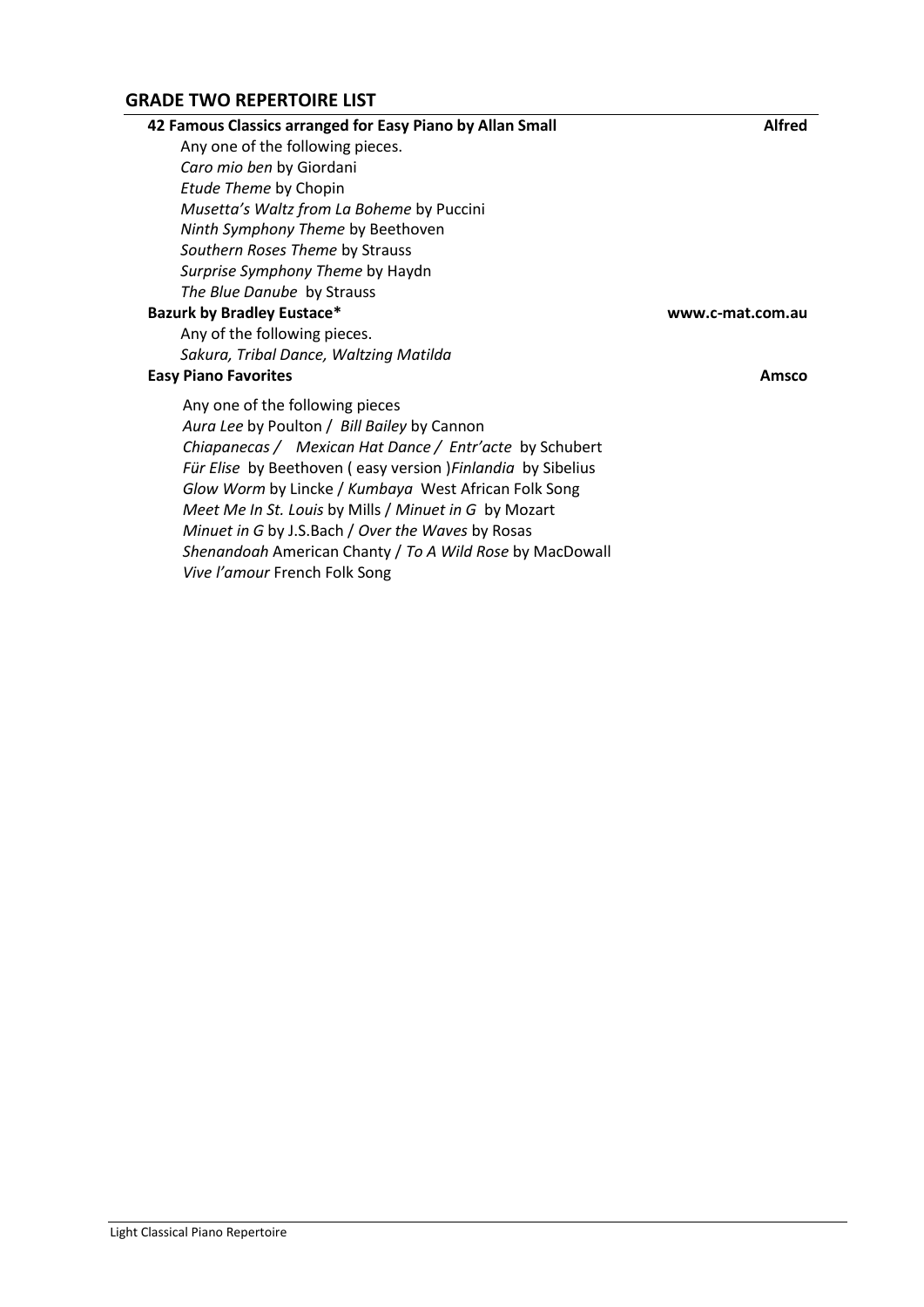# **GRADE THREE REPERTOIRE LIST**

| <b>Bazurk by Bradley Eustace *</b>                                       | www.c-mat.com.au |
|--------------------------------------------------------------------------|------------------|
| <b>Kid Adventure</b>                                                     |                  |
| <b>Easy Piano Favorites</b>                                              | Amcos            |
| Any one of the following pieces:                                         |                  |
| American Patrol by Meacham/ The Blue Danube by Strauss                   |                  |
| Can Can from Orpheus in the Underworld by Offenbach                      |                  |
| Clair de lune by Debussy/ The First Nowell English Carol                 |                  |
| Funeral March of a Marionette by Gounod                                  |                  |
| Give Me your Hand from Don Giovanni by Mozart                            |                  |
| I Love A Piano by Irving Berlin / Minuet from Don Giovanni by Mozart     |                  |
| Minuet by Scarlatti/ Minuet in D minor by J S Bach                       |                  |
| Minuet in G by Beethoven / Narcissus by Nevin                            |                  |
| Parade of the Tin Soldiers by Jessel / Piano Concerto No.3. by Beethoven |                  |
| Scarborough Fair English Folk Song / Scene from Swan Lake by Tchaikovsky |                  |
| The Skaters Waltz by Waldteufel / Tambourin by Rameau                    |                  |
| Turkish March by Beethoven / The Whistler and his Dog by Pryor           |                  |
| 42 Famous Classics for the Early Grade Pianist arr. Allan Small          | <b>Alfred</b>    |
| Any one of the following pieces:                                         |                  |
| Di Provenza from La Traviata by Verdi/ Dolores by Waldteufel             |                  |
| Non piu Andrai from The Marriage of Figaro by Mozart                     |                  |
| Polovetzian Dance from Prince Igor by Borodin                            |                  |
| Spring Song by Mendelssohn / Sixth Symphony Theme by Tchailovsky         |                  |
| Theme from Martha by Von Flotow                                          |                  |
| Theme from Bells of Kamenoi-Ostrow by Rubenstein                         |                  |
| Treasure Waltz from The Gypsy Baron by Strauss                           |                  |
| Kool Jazzy Tunes by Glen Carter-Varney *                                 | www.c-mat.com.au |
| Teds Big Blast or Waltz for Lu Lu version 2                              |                  |
|                                                                          |                  |
| <b>OPTIONAL DUET</b>                                                     |                  |
| Play either the Primo or the Secondo of one of the following             |                  |
| Barzurk by Bradley Eustace Duet with Playalong CD *                      |                  |
| One Piano 4 Hands                                                        |                  |
| Amazing Grace by Newton arr. Eustace                                     |                  |
| Movie Favorites featuring 8 Great Duets with Playalong CD *              | Leonard          |
| One piano 4 Hands                                                        |                  |
| My Father's Favorite from Sense and Sensibility by Patrick Doyle         |                  |
| My Heart Will Go On, Love Theme from Titanic by Horner                   |                  |
| Theme from Jurassic Park by John Williams                                |                  |
| The Music of Andrew Lloyd Webber Featuring 10 Great Duets *              |                  |
| With Playalong CD / One piano 4 Hands                                    |                  |
| I Don't Know How to Love Him from Jesus Christ Superstar                 |                  |
| The Music of the Night from Phantom of the Opera                         |                  |
| <b>Unexpected Song from Song and Dance</b>                               |                  |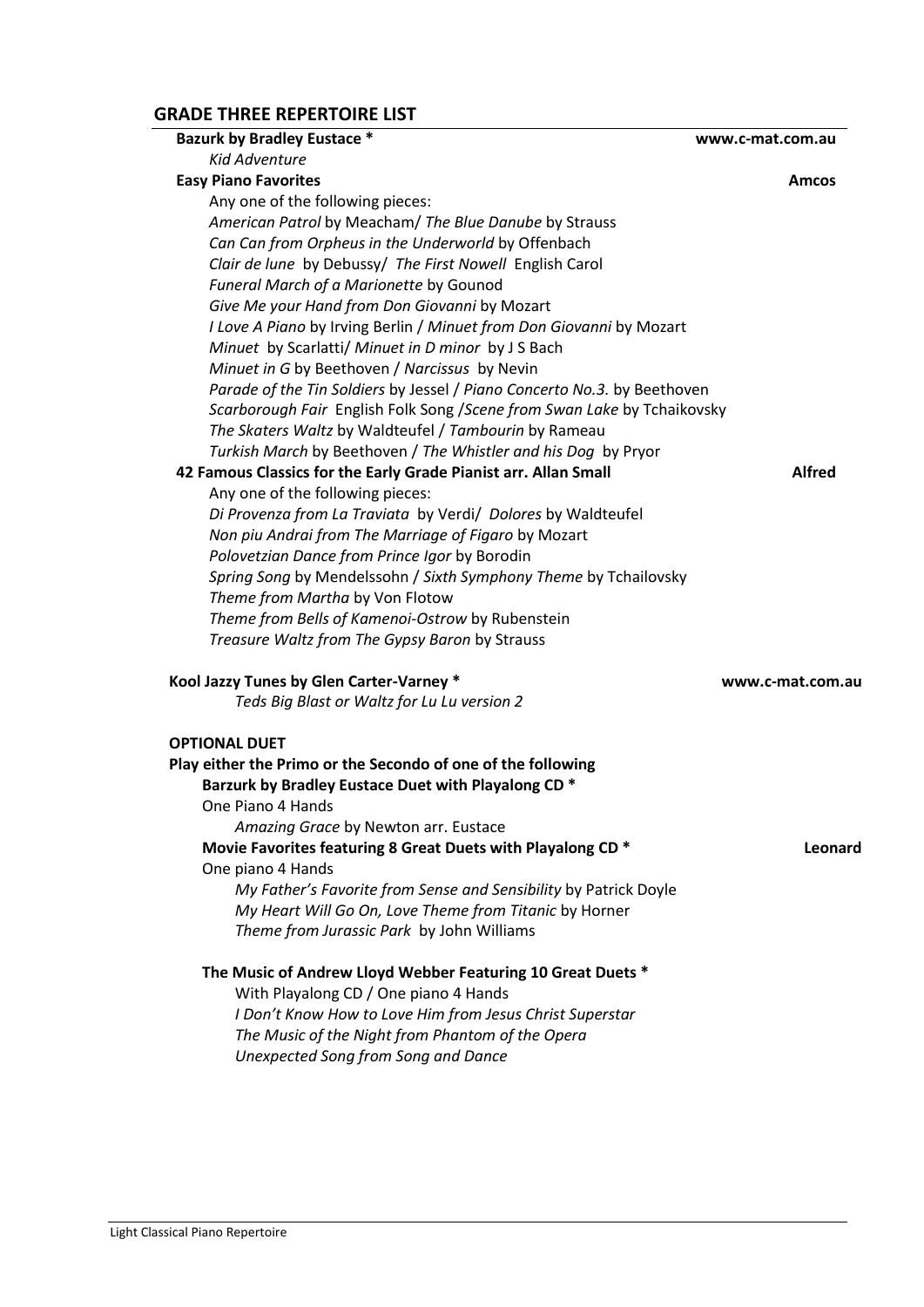# **GRADE FOUR REPERTOIRE LIST**

| <b>Easy Piano Favorites</b>                                   | Amsco            |
|---------------------------------------------------------------|------------------|
| Play any one of the following pieces from the Album           |                  |
| The Chrysanthemum by Scott Joplin                             |                  |
| Danube Waves by Ivanovic                                      |                  |
| Dark Eyes Russian Gypsy Song                                  |                  |
| La Donna Mobile from Romeo and Juliet by Verdi                |                  |
| Nocturne from A Midsummer Night's Dream by Mendelssohn        |                  |
| Piano Concerto no.1 by Tchaikovsky                            |                  |
| Rialto Ripples by Gershwin                                    |                  |
| Serenade by Schubert                                          |                  |
| Slavonic Dance No.10 by Dvorak                                |                  |
| Symphony No.5 by Tchaikovsky                                  |                  |
| Waltz from Coppelia by Delibes                                |                  |
| Waltz from Faust by Gounod                                    |                  |
| Waltz from Sleeping Beauty by Tchaikovsky                     |                  |
| Waltz of the Flowers from The Nutcracker Suite by Tchaikovsky |                  |
| <b>Fabtabulous by Bradley Eustace *</b>                       | www.c-mat.com.au |
| Digital Dance /Millenium / Fanfare                            |                  |
| Tango-Rama                                                    |                  |
| Kool Piano by Glen Carter-Varney *                            | www.c-mat.com.au |
| Dragon Train                                                  |                  |
| The Lonely Doll                                               |                  |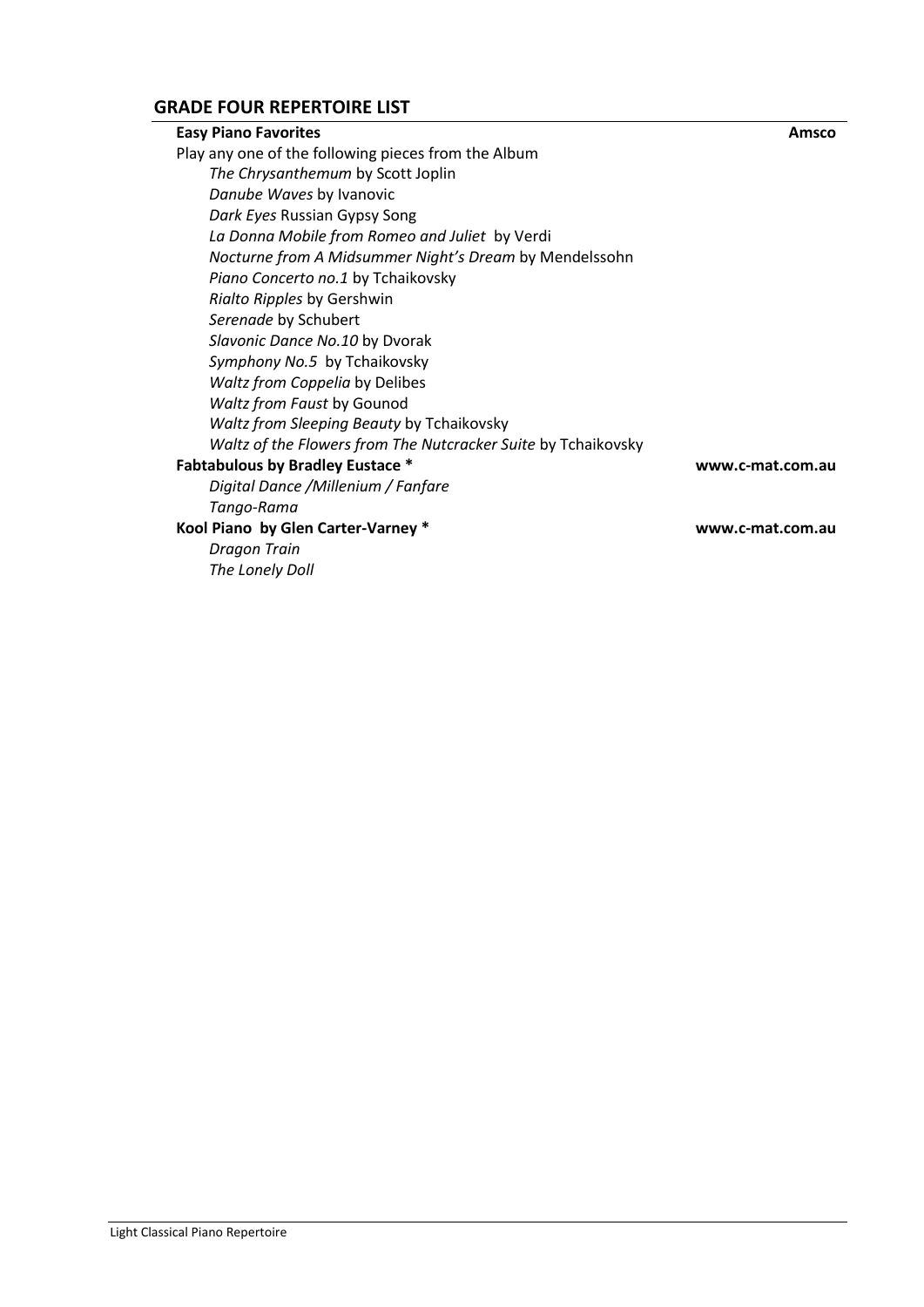### **GRADE FIVE REPERTOIRE LIST**

| <b>Beethoven original solo</b>                                                         | Any edition           |
|----------------------------------------------------------------------------------------|-----------------------|
| Für Elise                                                                              |                       |
| <b>Classic Film Gold</b>                                                               | <b>Chester</b>        |
| From Artificial Intelligence: A.I. Waltz from Sleeping Beauty Tchaikovsky Arr. Lanning |                       |
| From Titanic, Meditation by Massenet Arr. Jerry Lanning                                |                       |
| From The Talented Mr. Ripley, Stabat Mater dolorosa by Vivaldi Arr. Quentin Thomas     |                       |
| Fabtabulous by Bradley Eustace *                                                       | www.c-mat.com.au      |
| <b>For Elise</b>                                                                       |                       |
| <b>Fusion by Bradley Eustace *</b>                                                     | www.c-mat.com.au      |
| Prelude                                                                                |                       |
| Sunshade Boogie based on In the Hall of the Mountain King by Grieg (Solo version)      |                       |
| Kool Piano by Glen Carter- Varney *                                                    | www.c-mat.com.au      |
| Noosa Waters                                                                           |                       |
| <b>Light Piano Classics</b>                                                            | Amsco                 |
| Play any one of the following pieces from the Album                                    |                       |
| Moment Musicale by Franz Schubert / Polovtsian Dance by Borodin                        |                       |
| Romeo and Juliet Theme by Tchaikovsky / Swan Lake Theme by Tchaikovsky                 |                       |
| The Little Negro by Debussy / Traumerei by Schumann                                    |                       |
| My Favorite Chopin Piano Solos                                                         | Ashley                |
| Mazurka in B flat Op 7 No.1 / Prelude Op 28 No.4.or No 7/ Valse in B minor Op 69 No.2  |                       |
| <b>Reflections 1. by Marion Kilchester</b>                                             | mkilchester@gmail.com |
| A New Day Rising                                                                       |                       |
| <b>Reflections 2. by Marion Kilchester</b>                                             | mkilchester@gmail.com |
| Just as I Am                                                                           |                       |
| <b>Summer Dreaming by Glen Carter-Varney</b>                                           | www.c-mat.com.au      |
| <b>Turtles</b>                                                                         |                       |
| Scherzo in B flat D593 by F. Schubert                                                  | Any edition           |
| Sonata in C major K 545 1st Movt. By W.A. Mozart                                       | Any edition           |
| Two Little Birds by Frank Hutchens                                                     | <b>Allans</b>         |
| <b>OWN CHOICE</b>                                                                      |                       |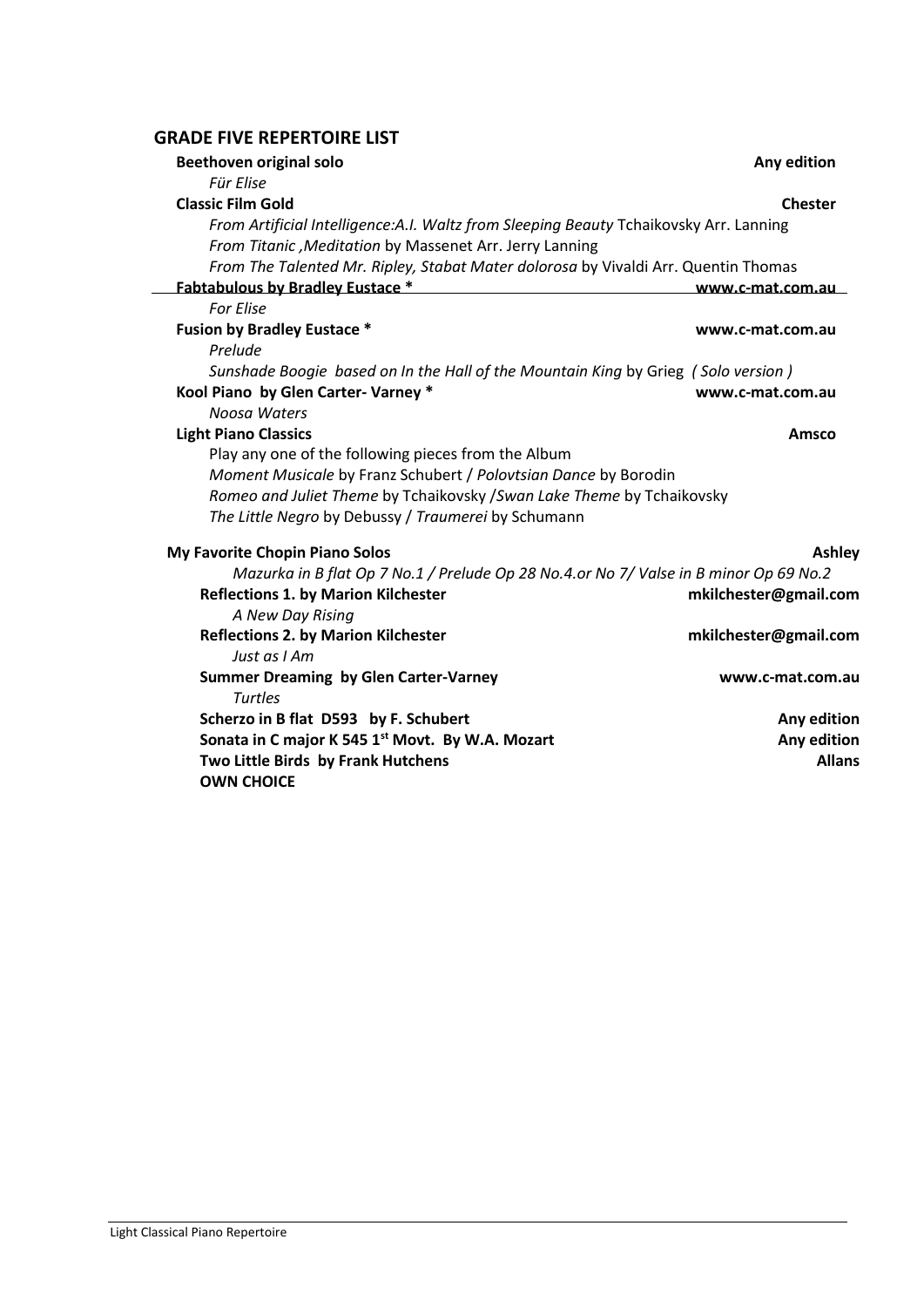# **GRADE SIX REPERTOIRE LIST**

| <b>Light Piano Classics</b>                                                     | <b>Amcos</b>          |
|---------------------------------------------------------------------------------|-----------------------|
| Any one of the following solos                                                  |                       |
| Entr'acte from Rosamunde by Schubert                                            |                       |
| Gavotte by Gossec                                                               |                       |
| The Girl with the Flaxen Hair by Debussy                                        |                       |
| Sweet Dreams by Tchaikovsky                                                     |                       |
| The Secret by Gautier                                                           |                       |
| Tales from Vienna Woods by Strauss                                              |                       |
| Valse Lente from Coppelia by Delibes                                            |                       |
| Waltz from Serenade for Strings by Tchaikovsky                                  |                       |
| My Favorite Chopin Piano Solos                                                  | <b>Ashley</b>         |
| Prelude Op. 28. No.20                                                           |                       |
| Valse in A flat Op 69. No.1                                                     |                       |
| Piano Solos by Andrew Lloyd Webber                                              | <b>B&amp;H</b>        |
| Any one of the following Solos                                                  |                       |
| Don't Cry for Me Argentina / I Don't Know How To Love Him /                     |                       |
| Music of the Night / Phantom of the Opera.                                      |                       |
| <b>Pochahontas Piano Solos</b>                                                  | <b>Hal Leonard</b>    |
| Colors of the Wind OR Mine Mine Mine                                            |                       |
| Ragazzi by Bradley Eustace *                                                    | www.c-mat.com.au      |
| Greensleeves Trad. Arr. Eustace                                                 |                       |
| <b>Reflections 1. by Marion Kilchester</b>                                      | mkilchester@gmail.com |
| Tabithas Song OR You Are My King                                                |                       |
| <b>Reflections 2. by Marion Kilchester</b>                                      | mkilchester@gmail.com |
| Drawing Close to you OR When I Survey                                           |                       |
| <b>Spiritanious by Bradley Eustace *</b>                                        | www.c-mat.com.au      |
| Bali Spirit / or X Theme based on Theme by Paganini                             |                       |
| The Essential Collection Classic Film Gold                                      | <b>Chester</b>        |
| From Minority Report, Jesu Joy of Man's Desiring by J.S.Bach Arr. Jerry Lanning |                       |
| From Sixth Sense, Trout Quintet Op.114. Andantino by Schubert                   |                       |
| From The Others. Waltz in A flat major Op. 69, No.1 by Chopin                   |                       |
| From The Sting, The Entertainer by Scott Joplin                                 |                       |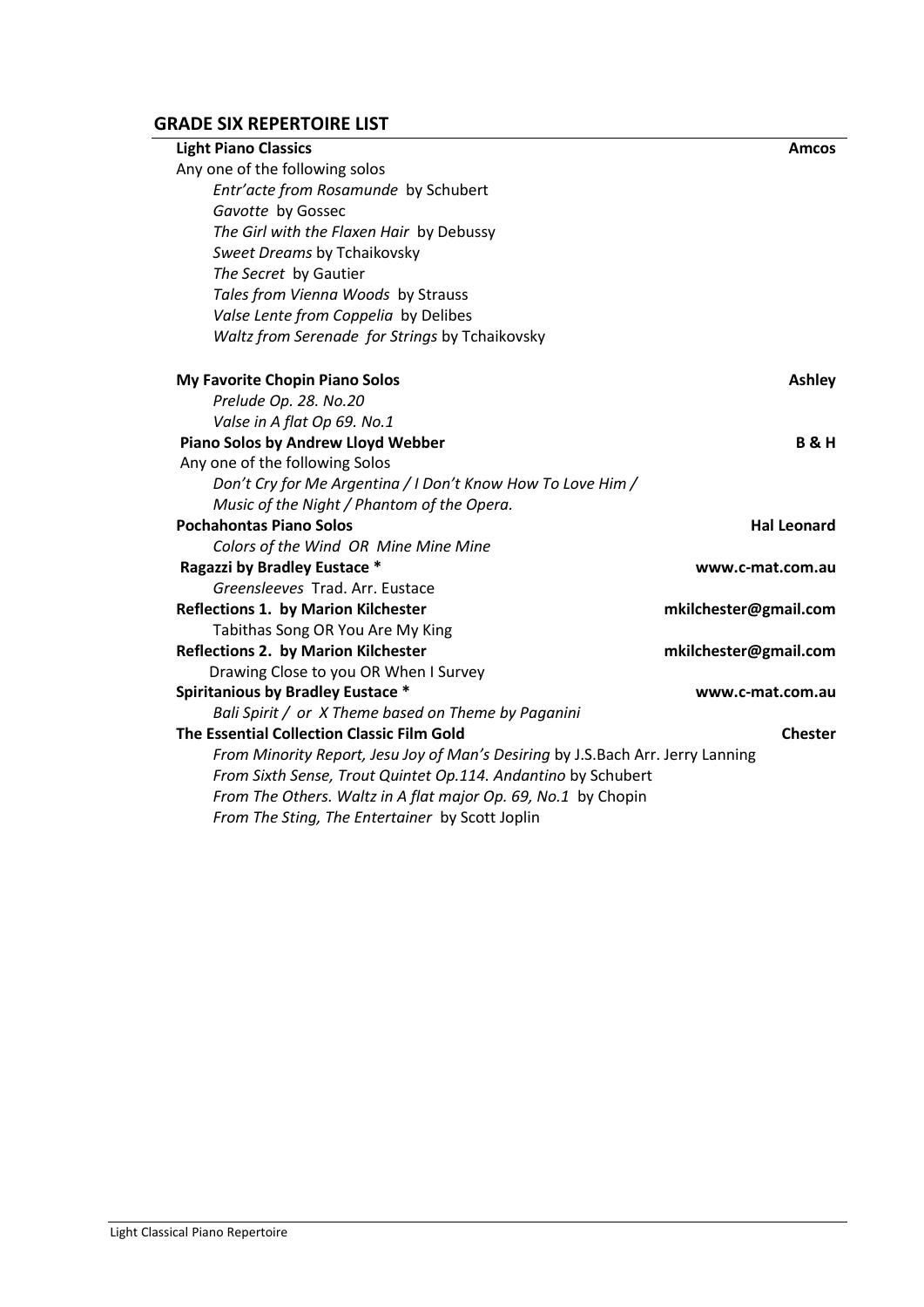# **GRADE SEVEN REPERTOIRE LIST**

| <b>Classic Film Gold</b>                                                    | <b>Chester</b> |
|-----------------------------------------------------------------------------|----------------|
| From Ocean's Eleven / Claire de lune by Debussy                             |                |
| From Ray / Moonlight Sonata Op.27, No 2 by Beethoven                        |                |
| From The Big Lebowski / Lacrimosa from Requiem in D minor by Mozart         |                |
| From Elizaabeth / Requiem Aeternam from Requiem in D minor by Mozart        |                |
| Light Piano Classics/ Any one of the following                              | Amsco          |
| Dance of the Sugar Plum Fairy from the Nutcracker Suite by Tchaikovsky      |                |
| Norwegian Dance Op 35 No 2 by Grieg/ Papillon Op 43 No.1 by Grieg           |                |
| Reverie by Debussy/ Spring Song by Mendelssohn                              |                |
| Tango by Albeniz                                                            |                |
|                                                                             |                |
| My Favorite Chopin Piano Solos/ Any one of the following                    | <b>Ashley</b>  |
| Valse Brillante Op.34 No.2/ The Minute Waltz Op 64 No. 1                    |                |
| Waltz in C sharp minor Op 64 No.2/ Nocturne in A flat Op 55 No 1            |                |
| <b>Recital Collection by Glen Carter-Varney</b>                             | C-Mat          |
| The Artamidae - Spirit of the Butcher Birds                                 |                |
| <b>Reflections 1. by Marion Kilchester</b><br>mkilchester@gmail.com         |                |
| Amazing Grace OR My Jesus I Love Thee OR Mist Over Kussharo                 |                |
| Ragazzi by Bradley Eustace *                                                | C-Mat          |
| Sabre Dance by Kachaturian Arr. Eustace                                     |                |
| <b>Spiritus by Bradley Eustace *</b>                                        | C-Mat          |
| Bali Spirit / or X Theme based on a theme of Paganini                       |                |
| The Complete Gershwin Keyboard Works Any of the following                   | Warner         |
| Prelude No.2. Blue Lullaby / Prelude (Melody No.17.) Edited by Alicia Zizzo |                |
| Prelude (Rubato) Edited by Alicia Zizzo                                     |                |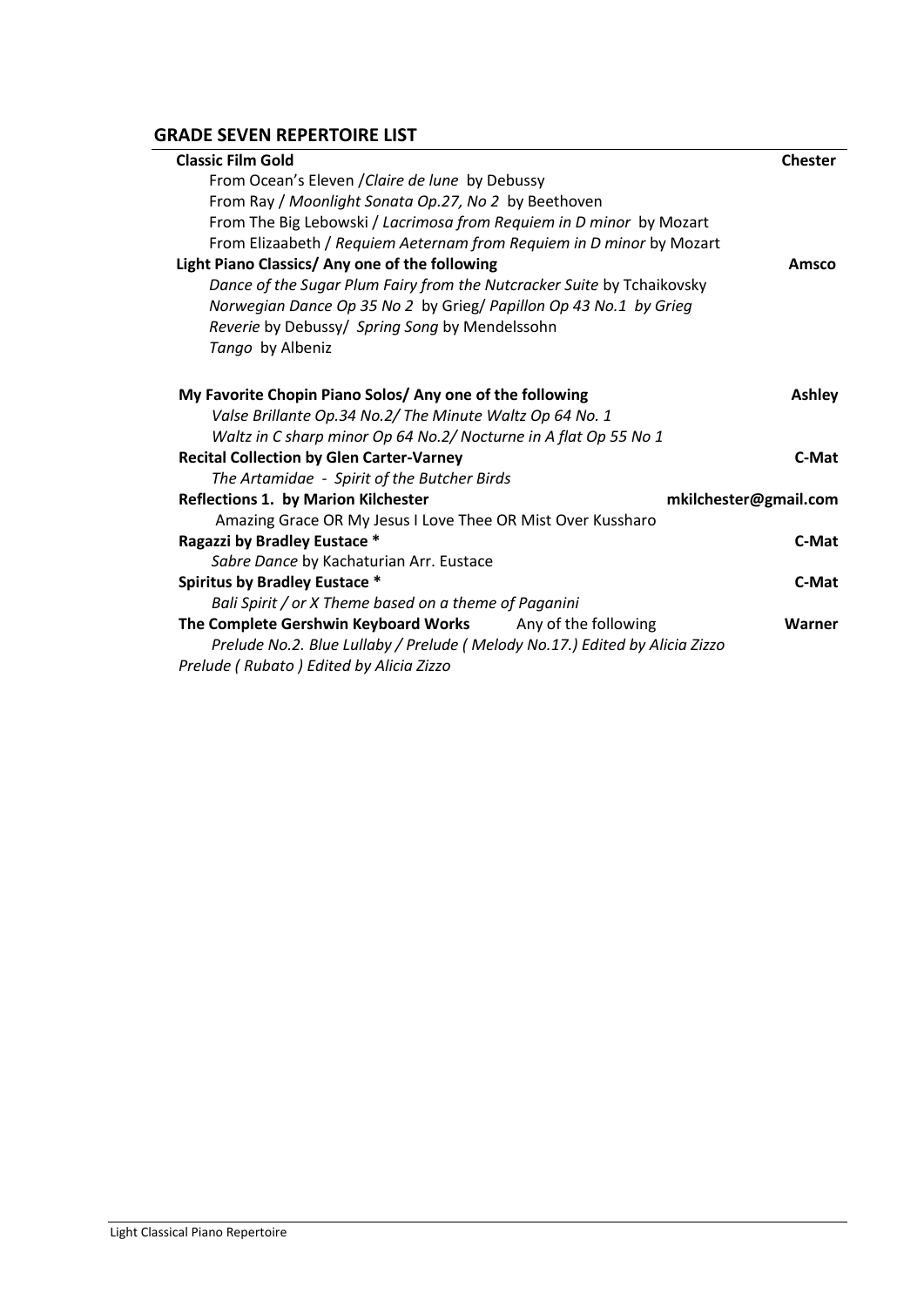### **GRADE EIGHT REPERTOIRE LIST**

Any two piece from the Recital List for Light Classical Piano below Two other own choice pieces from other source or from the list to meet the total duration requirement of 25 to 30 minutes

| <b>Beethoven L Van.</b> Pathetique Sonata Op 13. $2^{nd}$ and $3^{rd}$ Movts.                               | Any edition      |
|-------------------------------------------------------------------------------------------------------------|------------------|
| Benjamin. A. Jamaican Rumba                                                                                 | Any edition      |
| Carter-Varney. G. The Recital Collection                                                                    | www.c-mat.com.au |
| <b>Shades of Blue</b>                                                                                       |                  |
| Carter-Varney.G. Summer Dreaming                                                                            | www.c-mat.com.au |
| The Kingfisher                                                                                              |                  |
| The Golden Gecko                                                                                            |                  |
| Charles Williams. Dream of Olwen                                                                            | Any edition      |
| Chopin. F. Grand Valse Brillante Op 18                                                                      | Any edition      |
| Chopin. F. Nocturne in E flat Op 9. No 2.                                                                   |                  |
| Clive Richardson. London Fantasia                                                                           | <b>Allans</b>    |
| Falla.M.de. Ritual Fire Dance from Love the Magician                                                        | Any edition      |
| Granados. E. Playera Spanish Dance No. 5                                                                    | <b>Dover</b>     |
| Grieg. E. To Spring No.6. from Lyric Pieces Op.43.Bk.3                                                      | Any edition      |
| <b>Ibert J.</b> The Little White Donkey                                                                     | <b>Allans</b>    |
| Kilchester. M Song of the Bells OR Fountains of the Night from Reflections 2. mkilchester@gmail.com         |                  |
| Mozart. W.A. Songta K311 1st Movt.                                                                          | Any edition      |
| Satie. Eric Gymnopedies No. 1                                                                               | Any edition      |
| Sinding. C. Rustle of Spring                                                                                | Any edition      |
| Tchaikovsky Dance of the Reed Flutes from the Nutcracker                                                    |                  |
| Suite Op 71a edited by Maurice Hinson                                                                       | <b>Alfreds</b>   |
| The Essential Collection Classic Film Gold                                                                  | <b>Chester</b>   |
| From Apocalypse Now / The Ride of the Valkyries by Wagner                                                   |                  |
| From Big Fish / Symphony No.6 Pastoral (Allegretto Theme) by Beethoven Arr. Jack Long                       |                  |
| From Four Weddings and a Funeral / The Arrival of the Queen of Sheba from Solomon by Handel                 |                  |
| From Godfather 111 / String Quartet no.2 . 3 <sup>rd</sup> Movt. by Borodin                                 |                  |
| From L.A. Confidential / Hebrides Overture Fingals Cave by Mendelssohn Arr. Quentin thomas                  |                  |
| From Ocean's 12 / Symphony No.3. Eroica 4 <sup>th</sup> Mvt. Allegro molto by Beethoven Arr. Quentin Thomas |                  |
| From Shine / Prelude in D flat major (Raindrop )Op 28, No.15 by Chopin                                      |                  |
| The Complete Gershwin Keyboard Works                                                                        | Warner           |
| Prelude No.1                                                                                                |                  |
| Prelude No.3. (Spanish Prelude) Edited by Alicia Zizzo                                                      |                  |
| An American in Paris                                                                                        |                  |
| <b>OWN CHOICE</b>                                                                                           |                  |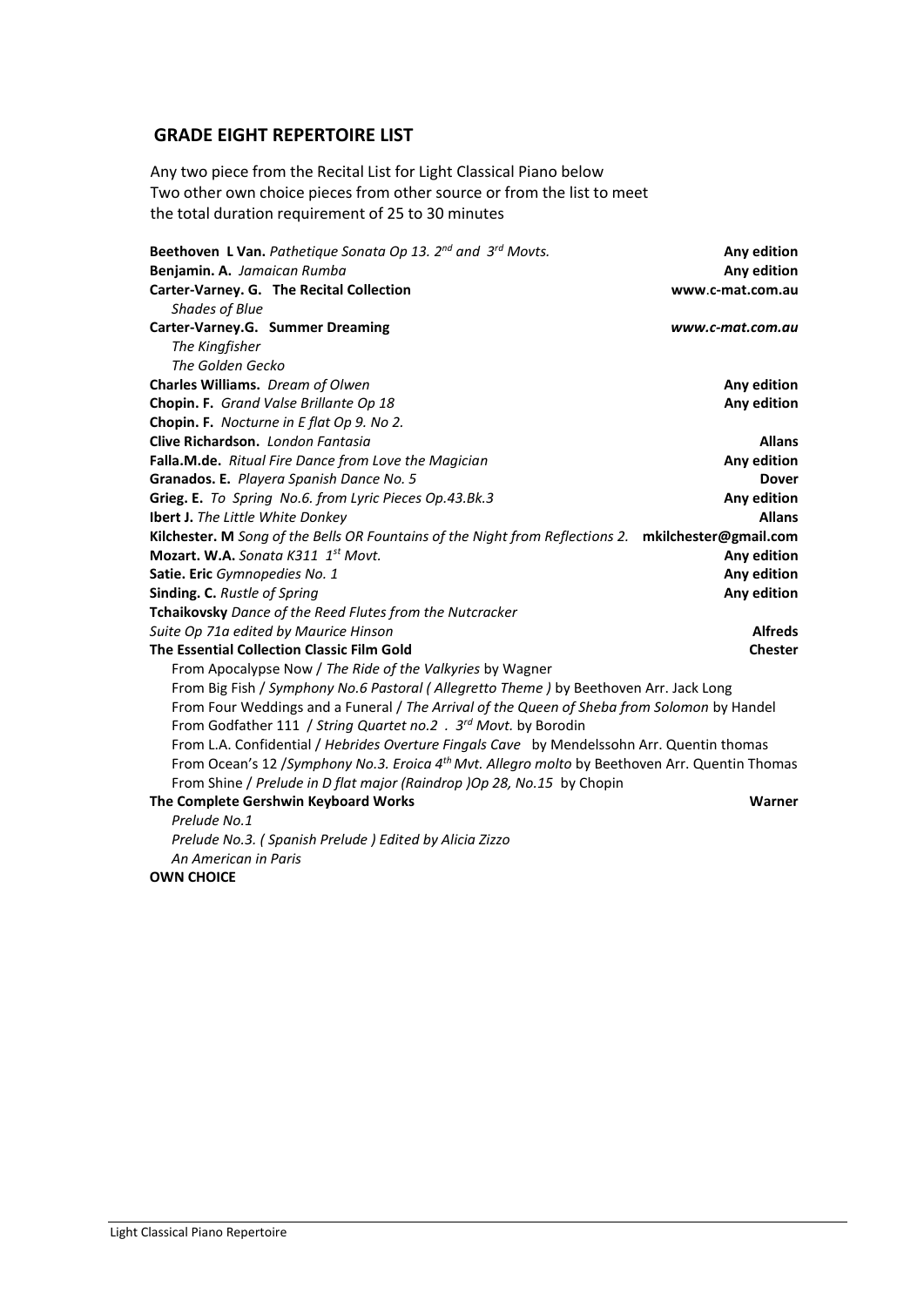## **PROFESSIONAL DIP. AGM/DIP. IPVAEB REPERTOIRE LIST**

Select any combination of repertoire from the Grade Eight list and the list below to makeup 30 to 35 minutes of performance of which 10 minutes from the Grade Eight list and 20 minutes from the list below.

#### **GRADE EIGHT REPERTOIRE LIST**

| Beethoven L Van. Pathetique Sonata Op 13. 2nd and 3rd Movts.                                                | Any edition      |
|-------------------------------------------------------------------------------------------------------------|------------------|
| Benjamin. A. Jamaican Rumba                                                                                 | Any edition      |
| Carter-Varney. G. The Recital Collection                                                                    | www.c-mat.com.au |
| <b>Shades of Blue</b>                                                                                       |                  |
| Carter-Varney.G. Summer Dreaming                                                                            | www.c-mat.com.au |
| The Kingfisher                                                                                              |                  |
| The Golden Gecko                                                                                            |                  |
| Charles Williams. Dream of Olwen                                                                            | Any edition      |
| Chopin. F. Grand Valse Brillante Op 18                                                                      | Any edition      |
| Chopin. F. Nocturne in E flat Op 9. No 2.                                                                   |                  |
| Clive Richardson, London Fantasia                                                                           | <b>Allans</b>    |
| Falla.M.de. Ritual Fire Dance from Love the Magician                                                        | Any edition      |
| Granados. E. Playera Spanish Dance No. 5                                                                    | <b>Dover</b>     |
| Grieg. E. To Spring No.6. from Lyric Pieces Op.43.Bk.3                                                      | Any edition      |
| Ibert J. The Little White Donkey                                                                            | <b>Allans</b>    |
| Kilchester. M Song of the Bells OR Fountains of the Night from Reflections 2. mkilchester@gmail.com         |                  |
| Mozart. W.A. Songta K311 1st Movt.                                                                          | Any edition      |
| Satie. Eric Gymnopedies No. 1                                                                               | Any edition      |
| <b>Sinding. C.</b> Rustle of Spring                                                                         | Any edition      |
| Tchaikovsky Dance of the Reed Flutes from the Nutcracker                                                    |                  |
| Suite Op 71a edited by Maurice Hinson                                                                       | <b>Alfreds</b>   |
| The Essential Collection Classic Film Gold                                                                  | <b>Chester</b>   |
| From Apocalypse Now / The Ride of the Valkyries by Wagner                                                   |                  |
| From Big Fish / Symphony No.6 Pastoral (Allegretto Theme) by Beethoven Arr. Jack Long                       |                  |
| From Four Weddings and a Funeral / The Arrival of the Queen of Sheba from Solomon by Handel                 |                  |
| From Godfather 111 / String Quartet no.2 . 3rd Movt. by Borodin                                             |                  |
| From L.A. Confidential / Hebrides Overture Fingals Cave by Mendelssohn Arr. Quentin thomas                  |                  |
| From Ocean's 12 / Symphony No.3. Eroica 4 <sup>th</sup> Mvt. Allegro molto by Beethoven Arr. Quentin Thomas |                  |
| From Shine / Prelude in D flat major (Raindrop )Op 28, No.15 by Chopin                                      |                  |
| The Complete Gershwin Keyboard Works                                                                        | Warner           |
| Prelude No.1                                                                                                |                  |
| Prelude No.3. (Spanish Prelude) Edited by Alicia Zizzo                                                      |                  |
| An American in Paris                                                                                        |                  |

#### **OWN CHOICE**